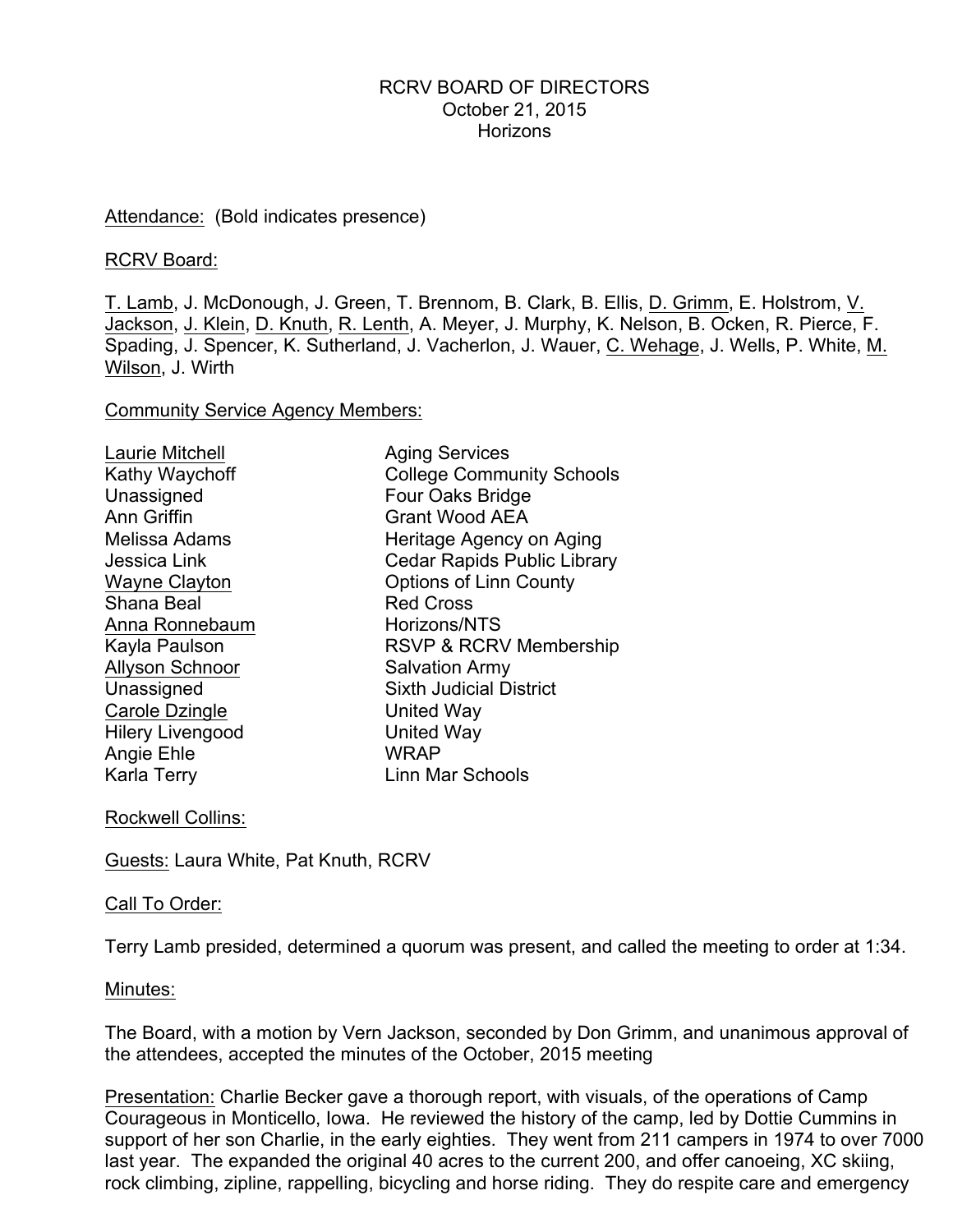services along with medical administration and diet where needed. They are privately supported with donations of funds, time and in-kind stuff. They are staffed by volunteers from around the world. 95% of their campers are from eastern Iowa.

Old Business: None

New Business:

Partner Agency Reports:

Wayne Clayton – Options of Linn County

 Abilities in Action conference-Oct 7 at KTOS: Options shared display table space with RCRV and shared information about RCRV and Options with people who attended the conference.

Volunteering: our consumers love to volunteer their time and talents with many non-profits in the area. Options consumers were just recognized with an award nomination for our volunteering efforts with the Cedar Rapids school system.

New vans in service: We just added three new vans to our fleet of vehicles, which will help get our consumers out in the community to pursue their interests.

Family meeting coming up Oct 27 at Options: We will share information on our growing day hab program & on managed care, which will organize the distribution of Medicaid funding in Iowa beginning in 2016.

#### Kayla Paulson – United Way's 55+ Initiative Report

Kayla Paulson was in Houston along with Jessica Link presenting at the National Conference on Volunteering and Service. Her report was submitted prior through email.

We are in the heat of campaign and by now you should have gotten a campaign letter. If you have not gotten a campaign letter and would like to support the United Way's Volunteer Engagement (which the 55+ Initiative is part of) you can reach out to me, Kayla Paulson at KPaulson@uweci.org or 319.398.5372 x837, and I would be happy to help you.

We will start to send out monthly alerts about open volunteer opportunities via email. If you would like to be included in those please email kpaulson@uweci.org and let me know. Also, if you are volunteering somewhere that could take advantage of this opportunity feel free to provide them with my contact information.

We will be writing a new 3 year grant over the winter. If you see any gaps in service or have ideas of new programs and projects that we could support with volunteers please let me know. All of you are the reason that we have the grant; I encourage you to help shape it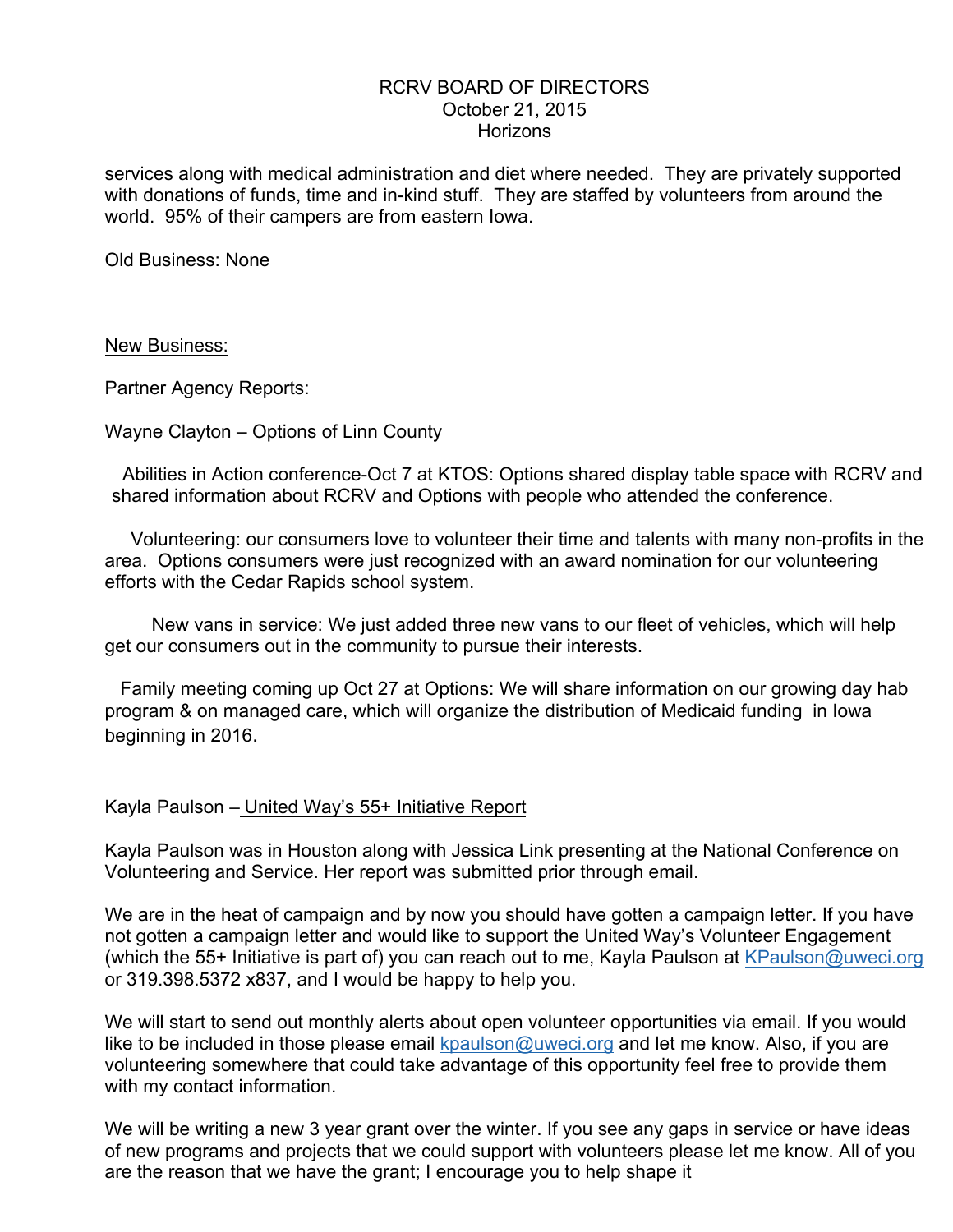#### Anna Ronnebaum – Horizons

Meals on Wheels just keeps rolling; volunteers always needed, and great flexibility tolerated; Turkey Trot season approaching.

Angie Ehle –

Allyson Schnoor – Salvation Army

-We are looking for volunteers for our Annual Red Kettle Campaign. We currently have just over 900 hours reserved to ring the bells out of 7,660. If anyone is interested they can contact me. We also need help with Toys for Tots registration and distribution. Registration is November 16th - 20th, and distribution is December 8th - 10th.

-We also have our Red Kettle Kickoff on November 13th at the Cedar Rapids Marriot. This is our first annual kickoff event and will be held as a fundraiser to start out holiday campaign season. Tickets are on sale now, and we will be having local media personality, Denny Frary, as a guest speaker!

Melanie Richert – Melanie has left RC for a position with Big Brothers/Big Sisters. Jenny Becker at RC is working the search for a new RCRV contact at the company. Melanie sent the following:

Dear RCRV FRIENDS:

By now you have heard the news that I am now working for Big Brothers Big Sisters of Cedar Rapids as their Development Officer. My primary responsibility will be fundraising and relationship building for the organization.

My time spent with each one of you was so meaningful to me. You are all so inspirational and make me proud to say I was a part of the RCRV family!

Keep up all of the great work in this community - it does MAKE a DIFFERENCE in so many ways. If there are ways that BBBS and RCRV can collaborate OR if you ever need a guest speaker, you know where to find me :)

I invite all of you to please keep in touch (shoot me an email so I have yours too!): Melanier@beabigcr.org

Take care, **Melanie Richert** *Development Officer* Big Brothers Big Sisters of Cedar Rapids and East Central Iowa 3150 E Avenue NW, Ste 103 Cedar Rapids, IA 52405 319-377-8993 ext.106 fax: 319-377-9205

Laurie Mitchell – Aging Services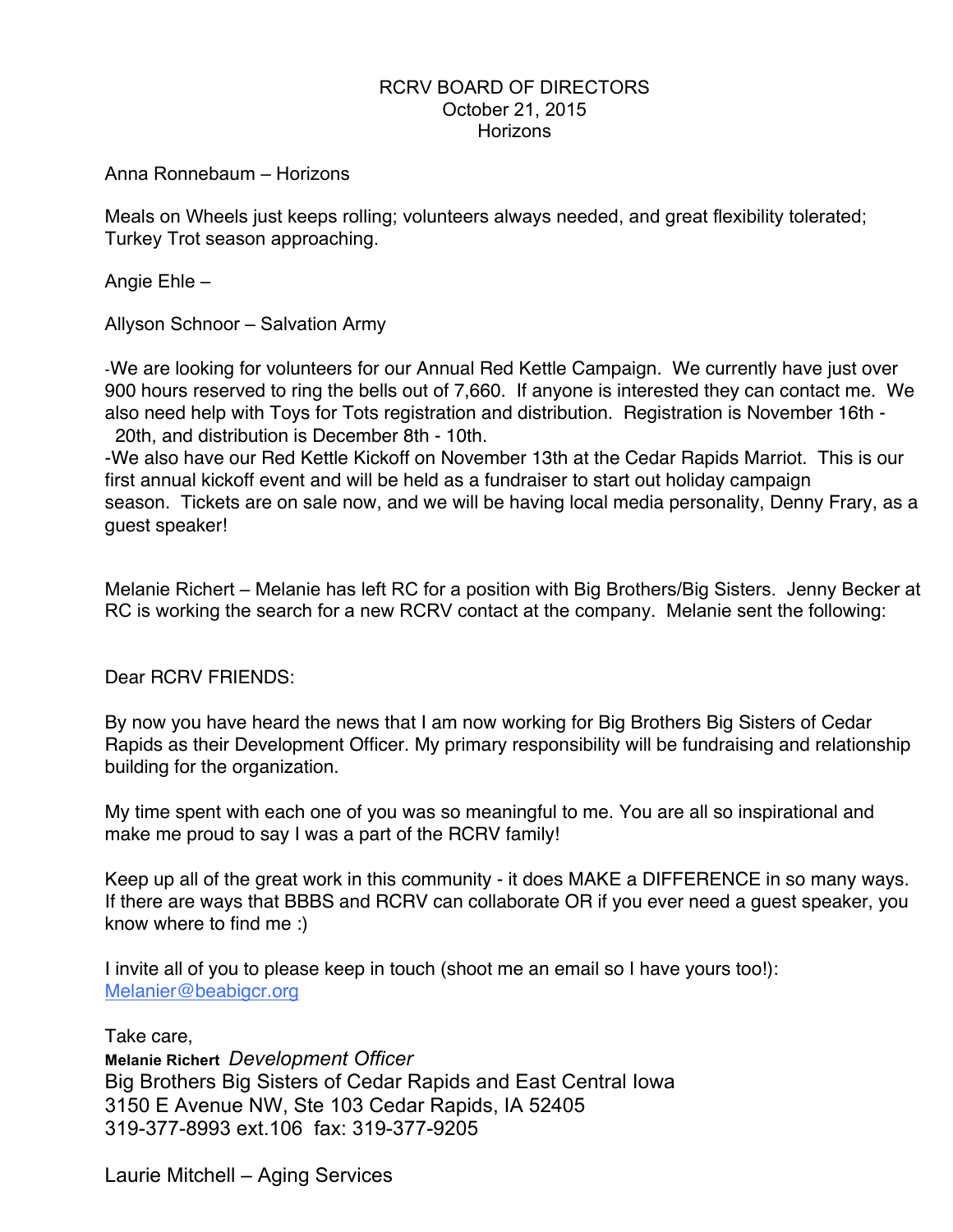Laurie has a new job, and there will be a new RCRV representative from Aging Services.

### Committee Reports:

John McDonough - Community Projects:

Medicare Part B will again be \$104.90 for roughly 70 per cent of Medicare recipients as the COLA for SSA did not go up this year. The remaining 30 per cent will be paying roughly \$150 per month. This 30 per cent includes the folks that are paying SSA directly due to not drawing their SSA moneys or the folks that will be signing up for Medicare next year.

We had approximately 1500 folks that attended the 9 seminars that we provided at KTOS this year. I have reserved space for the next two years with KTOS for the first 3 days (Mon, Tue and Wed) of October with Gayle Kennedy., We asked attendees if we should continue these seminars by a show of hands. Most attendees raised their hands. I guess that we will continue. We had Adele Lerma of Cypress CA assist us at each of our seminars. We also had David Carter of Towers Watson OneExchange on Monday and Tuesday with Dwight Turner assisting on Thursday. The seminars went well with few questions during the presentations and lots of questions of a personal nature after the formal seminar. This year the online registrations were slightly higher than the phone calls. Thank you Judy Wirth for handle the phone call messages for our seminars. James Wolfe, Joe Wells, Don Grimm, and Harlan Hanson were the presenters for this years seminars. Kayla Paulson and Claudia Young handled the recruiting portion of each seminar. Thank you all for your efforts above and beyond.....

500 people attended the Arthur A. Collins movie which was held at Sinclair Auditorium at Coe College. A DVD of the film is available for \$15. See Rod Blocksome if you have an interest.

We continue to support area nonprofit agencies, namely WRAP, with approximately 15 ramps in queue at the time, UnityPoint St Lukes Hospital Diabetic and Hospice departments, the CR library, the UWECI 55 + Initiative, the Honor Flight, the Art Collins Legacy Group, the Rockwell Collins Museum and various other nonprofits in the area.

We are now meeting at Kirkwood College Facilities in Hiawatha. We meet in room 210 on the main floor just inside the rh door facing the building from the north parking lot.

If you can dream it, we can do it.

Jim Klein - Data Base (via email):

- I need to collect the returned Insurance Meeting notice postcards so I can update the database before the next newsletter is published.
- I plan to continue in my current position if reelected at the November RCRV Annual Meeting.
- I have the RCRV office computer and will hold it until RCRV has a permanent office.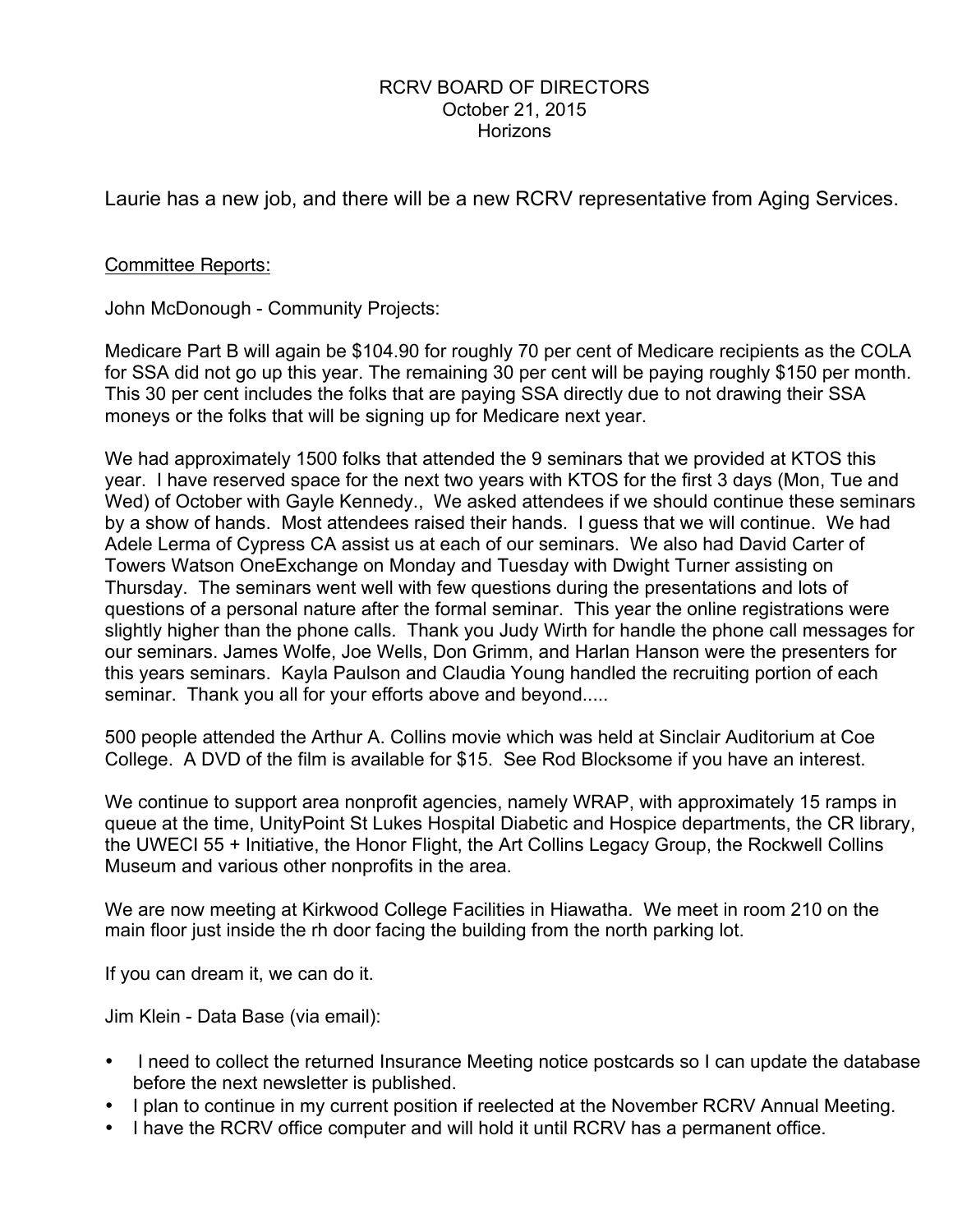- The RCRV database uses Microsoft Access. The RCRV Office Computer does not have Access installed (it did in the past). Can Rockwell Collins provide this? The React Center worked with Rockwell Collins to provide the software in the past.
- I have Microsoft Access on my personal computer and will continue to do database updates at home.

Kayla Paulson - Membership

# **RCRV Membership Recruiting/Retention Report**

## **Stats for September 2015**

# **Stats for 2015**

- 197 active volunteers
- 0 new volunteers
- 0 inactivated volunteer restarted
- 0 inactive volunteers terminated/inactivated
- 54 members have reported hours (27%)
- 1326.82 hours
- 198 active volunteers
- 6 new volunteers
- 3 inactivated volunteers restarted
- 2 inactive volunteers terminated/removed
- 143 members have reported hours (72%)
- 20428.11 hours

Keith Sutherland – Communications: No Report